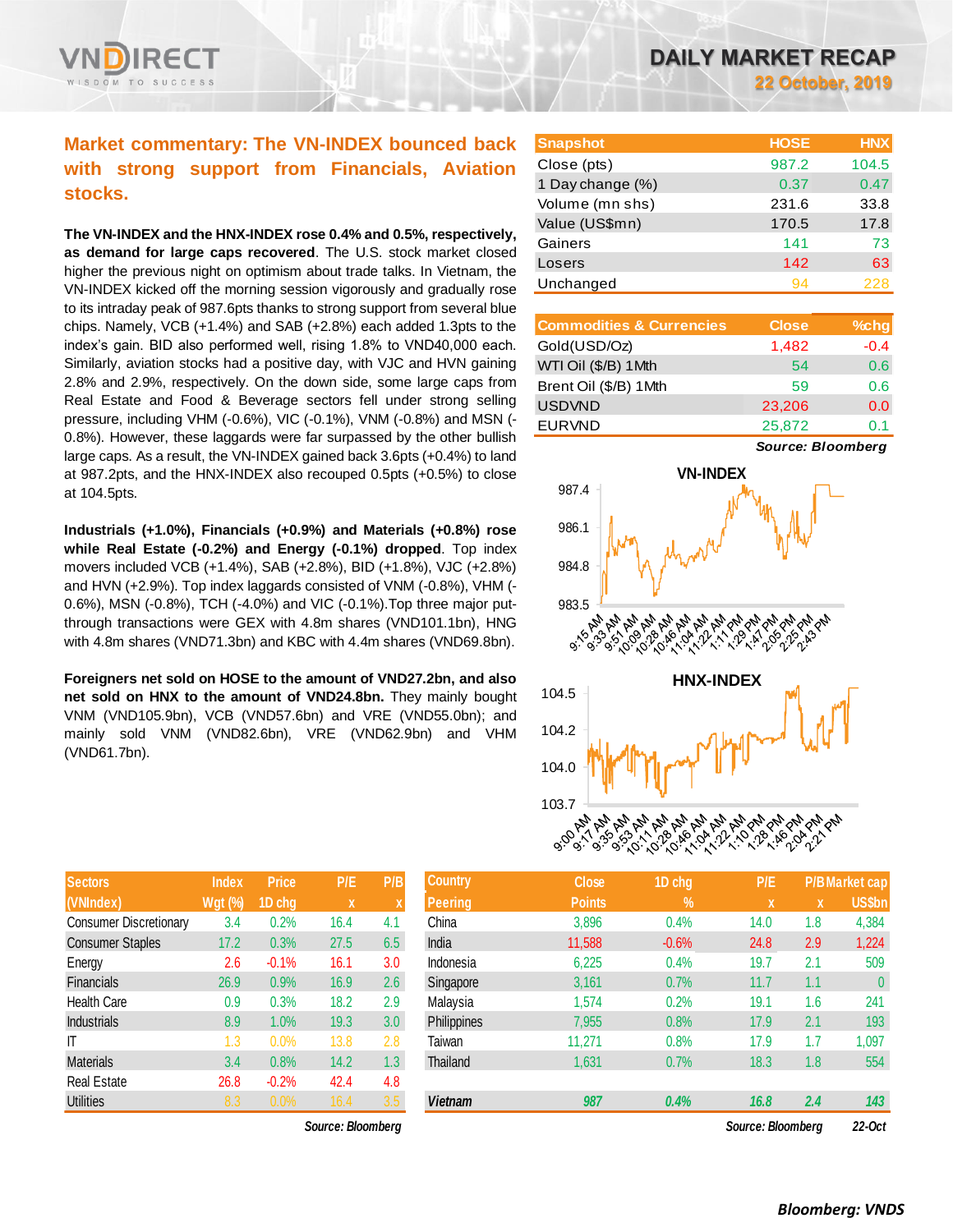

### **Market News**

**Oil steady as U.S. crude supplies swell while trade hopes build.** Oil was steady as investors weighed expectations for swelling American crude stockpiles against signs of U.S.-China trade progress. Futures in New York and Brent crude in London were little changed after falling the past two days. U.S. crude inventories probably rose for a sixth time through the week ended Oct. 18, the longest run of gains in almost a year, according to a Bloomberg survey before government data on Wednesday. President Donald Trump said China has indicated talks on a trade deal are advancing, offering a glimmer of hope for global demand. *(Bloomberg)*

**Vietnam to borrow US\$21bn next year to cover expenses.** Vietnam is set to borrow VND495tr (US\$21.54bn) next year to repay existing debts and cover budget deficits, a government report said Monday. The country's expenditure is set to exceed GDP by 3.44% next year, or VND234.8tr (US\$10.15bn). The government expects rising interest rates on foreign loans as the ratio of those with floating interest rates has been increasing, from 8.8% of foreign loans in 2015 to 11.4% this year. This means that the government's repayment amounts will increase. Vietnam has been depending a lot on official development assistance (ODA) loans with preferential interest rates, but lenders are increasing the rates, so is increasing the debt burden in return, the report said. "Over the next five years, ODA loans will gradually decrease and come to an end, leading to a shortage of longterm loans and investment incentives. The government will need to mobilize new loans at much less favorable terms," it added. Although the ratio of budget expenditure to GDP next year will be the same as this year, the actual spending figure next year is set to increase by VND12.8tr (\$551.4m) from this year. Public debt is set to reach 54.3% of GDP by the end of next year, less than the earlier forecast of 56.1%. State budget revenue this year is set to rise by 3.3% above initial estimates, the second year in a row that this will happen. *(Vnexpress.net)*

## **Notable Corporate Events**

**Petrovietnam Fertilizer & Chemicals Corporation (DPM VN) - 9M19 business results:** DPM's 9M19 revenue and after tax profit reached VND5,399bn (-22.6% yoy) and VND152bn (-73% yoy), respectively, a company's business results report said. DPM has thus completed 62% of the full-year revenue target. *(Cafef.vn)*

*<to be continued>*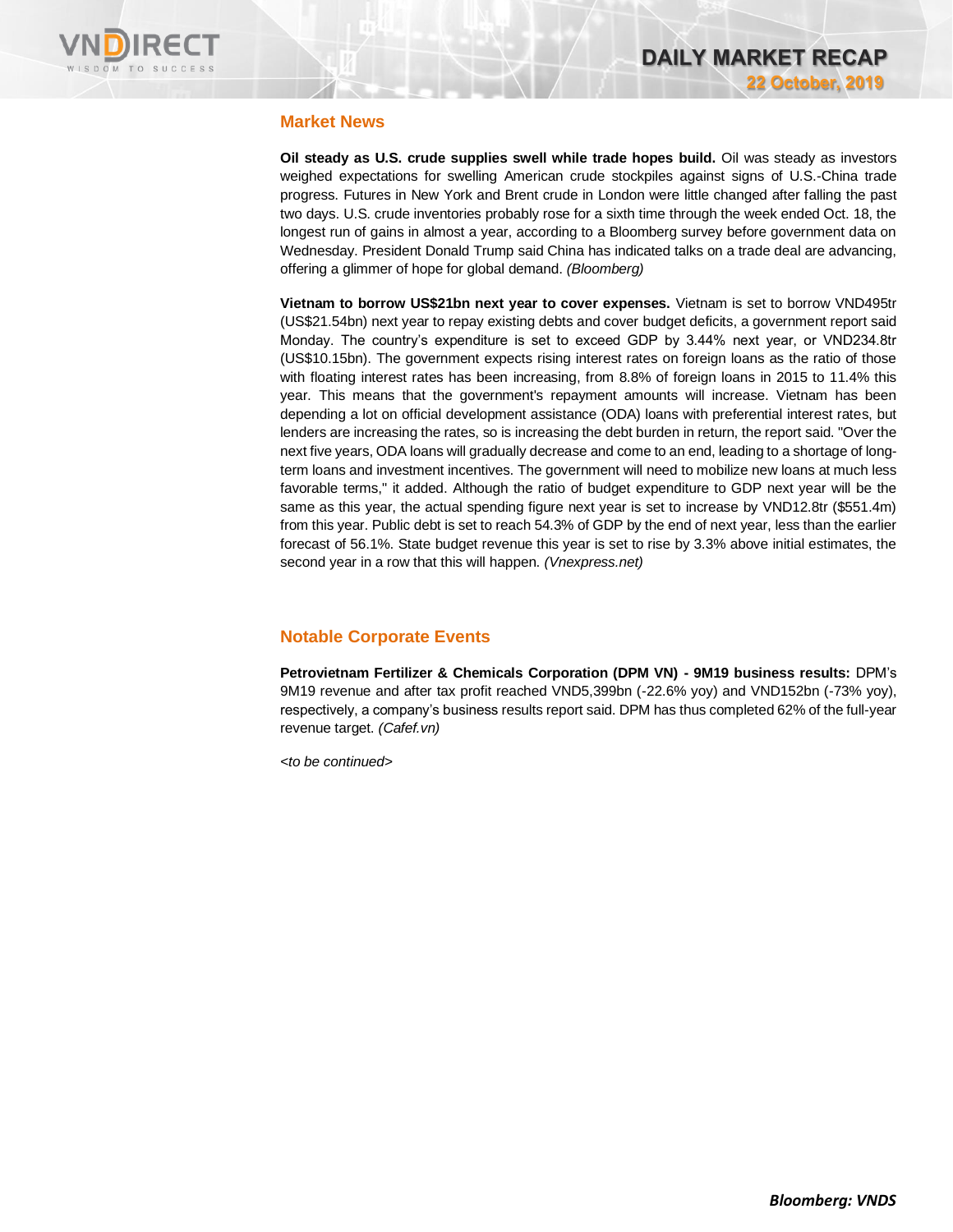#### VI ECT WISDOM TO SUCCESS

# **DAILY MARKET RECAP**

**22 October, 2019**

## **COVERAGE SUMMARY**

| Ticker          | <b>Close price</b> | <b>Adjusted target</b><br>price | <b>Dividend yield</b> | <b>Potential return</b> | <b>Rating</b> | <b>Latest report</b> |
|-----------------|--------------------|---------------------------------|-----------------------|-------------------------|---------------|----------------------|
| PC <sub>1</sub> | 19,000             | 24,500                          | 0.0%                  | 28.9%                   | <b>ADD</b>    | Link                 |
| <b>LPB</b>      | 7,500              | 10,000                          | 0.0%                  | 33.3%                   | ADD           | Link                 |
| <b>NLG</b>      | 28,200             | 39,600                          | 1.8%                  | 42.2%                   | <b>ADD</b>    | Link                 |
| <b>ACV</b>      | 77,700             | 105,000                         | 0.0%                  | 35.1%                   | ADD           | Link                 |
| <b>DPM</b>      | 14,100             | 17,300                          | 7.1%                  | 29.8%                   | ADD           | Link                 |
| QNS             | 29,400             | 44,300                          | 1.7%                  | 52.4%                   | <b>ADD</b>    | Link                 |
| <b>LTG</b>      | 23,700             | 27,300                          | 6.7%                  | 21.9%                   | <b>ADD</b>    | Link                 |
| VCB             | 85,400             | 83,200                          | 0.9%                  | $-1.6%$                 | <b>HOLD</b>   | Link                 |
| MBB             | 22,850             | 31,500                          | 0.0%                  | 37.9%                   | <b>ADD</b>    | Link                 |
| <b>VPB</b>      | 21,900             | 21,200                          | 0.0%                  | $-3.2%$                 | <b>HOLD</b>   | Link                 |
| <b>TCM</b>      | 21,550             | 28,200                          | 2.4%                  | 33.3%                   | <b>ADD</b>    | Link                 |
| HPG             | 21,600             | 26,139                          | 0.0%                  | 21.0%                   | <b>ADD</b>    | Link                 |
| <b>PVT</b>      | 16,450             | 21,000                          | 6.4%                  | 34.0%                   | <b>ADD</b>    | Link                 |
| <b>STK</b>      | 19,350             | 25,200                          | 7.8%                  | 38.0%                   | <b>ADD</b>    | Link                 |
| AAA             | 15,100             | 25,300                          | 13.5%                 | 81.0%                   | <b>ADD</b>    | Link                 |
| <b>PNJ</b>      | 83,000             | 88,000                          | 2.8%                  | 8.8%                    | <b>HOLD</b>   | Link                 |
| <b>KDH</b>      | 25,800             | 28,300                          | 1.9%                  | 11.6%                   | <b>HOLD</b>   | $Link$               |
| <b>DCM</b>      | 7,530              | 8,900                           | 11.9%                 | 30.1%                   | <b>ADD</b>    | Link                 |
| <b>VTP</b>      | 126,700            | 111,000                         | 1.2%                  | $-11.2%$                | <b>REDUCE</b> | Link                 |
| ACB             | 23,500             | 30,400                          | 4.3%                  | 33.6%                   | ADD           | Link                 |
| GAS             | 101,400            | 105,700                         | 5.7%                  | 9.9%                    | <b>HOLD</b>   | <b>Link</b>          |
| <b>PVS</b>      | 18,000             | 24,600                          | 3.9%                  | 40.6%                   | <b>ADD</b>    | Link                 |
| <b>PVD</b>      | 16,300             | 19,600                          | 0.0%                  | 20.2%                   | ADD           | $Link$               |
| <b>MSH</b>      | 55,500             | 66,600                          | 6.6%                  | 26.6%                   | ADD           | <b>Link</b>          |
| <b>MWG</b>      | 123,100            | 140,700                         | 1.2%                  | 15.5%                   | <b>ADD</b>    | $Link$               |
| <b>POW</b>      | 13,050             | 18,334                          | 0.0%                  | 40.5%                   | <b>ADD</b>    | Link                 |
| тсв             | 24,000             | 27,400                          | $0.0\%$               | 14.2%                   | <b>HOLD</b>   | <b>Link</b>          |
| <b>PPC</b>      | 25,050             | 27,879                          | 10.0%                 | 21.3%                   | ADD           | Link                 |
| <b>VIB</b>      | 17,700             | 21,200                          | 2.8%                  | 22.6%                   | ADD           | Link                 |
| <b>KBC</b>      | 15,750             | 17,500                          | 6.3%                  | 17.5%                   | ADD           | Link                 |
| <b>VNM</b>      | 132,500            | 155,600                         | 3.4%                  | 20.9%                   | <b>ADD</b>    | <b>Link</b>          |
| <b>VHM</b>      | 86,000             | 104,300                         | 1.1%                  | 22.4%                   | ADD           | <b>Link</b>          |
| <b>VJC</b>      | 143,900            | 142,200                         | 2.1%                  | 0.9%                    | <b>HOLD</b>   | Link                 |
| <b>VHC</b>      | 77,900             | 93,900                          | 5.2%                  | 25.7%                   | ADD           | <b>Link</b>          |
| <b>VRE</b>      | 31,900             | 43,900                          | 0.0%                  | 37.6%                   | ADD           | <b>Link</b>          |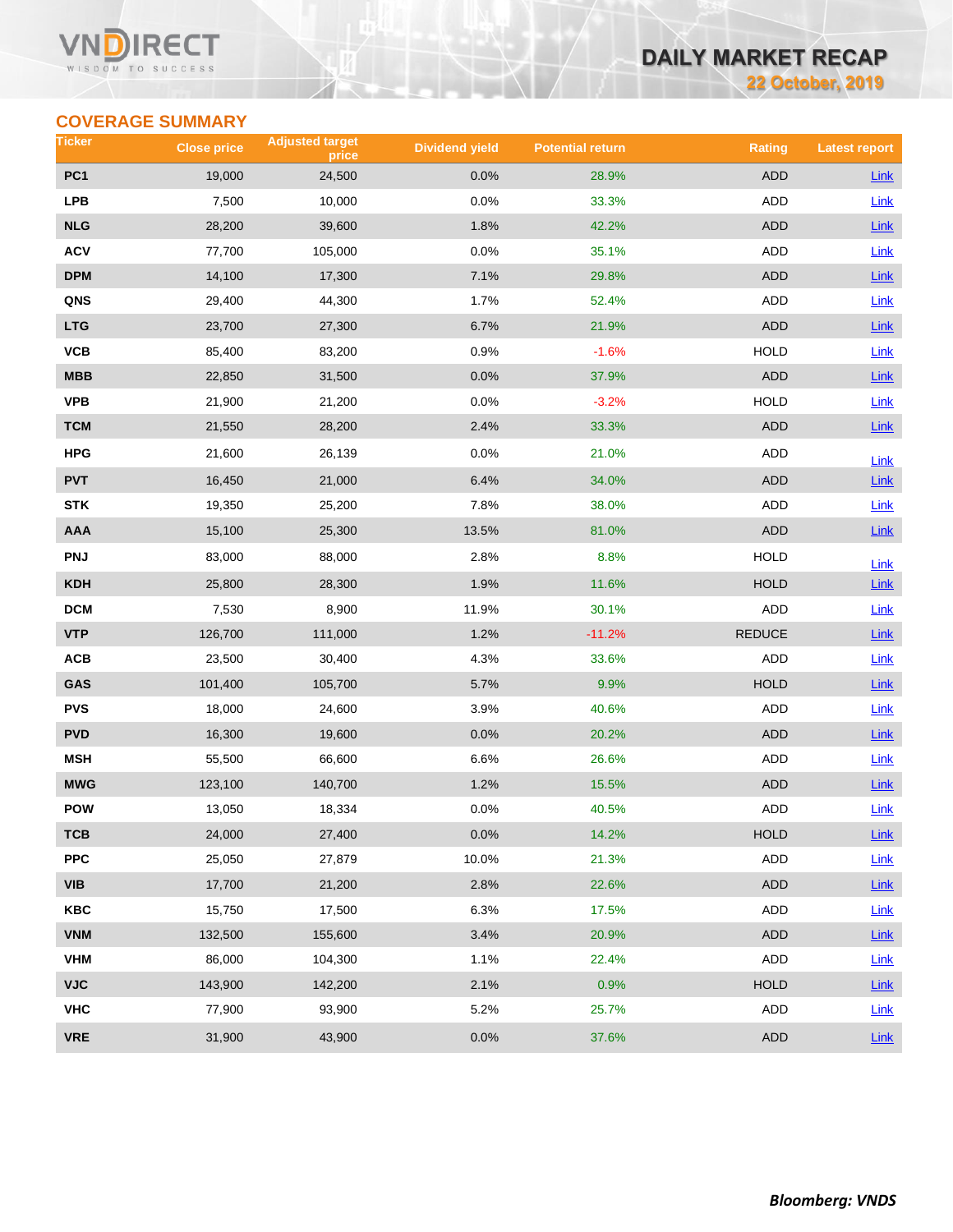## **MARKET MOVEMENTS**

WISDOM TO SUCCESS

RECT

|                    | <b>HOSE</b>  |       |      |         |              |  |  |  |  |  |  |  |  |
|--------------------|--------------|-------|------|---------|--------------|--|--|--|--|--|--|--|--|
| <b>Top gainers</b> |              |       |      |         | <b>VND</b>   |  |  |  |  |  |  |  |  |
| <b>Ticker</b>      | Last         | Cha   | %chq | Vol.    | <b>Index</b> |  |  |  |  |  |  |  |  |
|                    | <b>Price</b> |       |      |         | impact       |  |  |  |  |  |  |  |  |
| <b>HSG</b>         | 7,190        | 470   | 6.99 | 3.58MLN | 0.059        |  |  |  |  |  |  |  |  |
| <b>BTT</b>         | 36,800       | 2,400 | 6.98 | 2,000   | 0.010        |  |  |  |  |  |  |  |  |
| PIT                | 4,600        | 300   | 6.98 | 20      | 0.001        |  |  |  |  |  |  |  |  |
| <b>HVG</b>         | 3,230        | 210   | 6.95 | 1.79MLN | 0.014        |  |  |  |  |  |  |  |  |
| CCL                | 6,950        | 450   | 6.92 | 127,150 | 0.006        |  |  |  |  |  |  |  |  |

| <b>Top losers</b> |              |          |         |          | <b>VND</b>   |
|-------------------|--------------|----------|---------|----------|--------------|
| <b>Ticker</b>     | Last         | Cha      | $%$ chq | Vol.     | <b>Index</b> |
|                   | <b>Price</b> |          |         |          | impact       |
| <b>YEG</b>        | 55,800       | $-4,200$ | $-7.00$ | 218,030  | $-0.039$     |
| <b>ASP</b>        | 7,400        | $-550$   | $-6.92$ | 94,760   | $-0.006$     |
| <b>CMX</b>        | 20,900       | $-1,550$ | $-6.90$ | 18.320   | $-0.006$     |
| TS4               | 4,460        | $-330$   | $-6.89$ | 80,810   | $-0.002$     |
| <b>FLC</b>        | 4,610        | $-340$   | -6.87   | 46.84MLN | $-0.071$     |

|               | <b>VND</b><br><b>Top index movers</b> |       |      |         |              |  |  |  |  |  |  |  |  |
|---------------|---------------------------------------|-------|------|---------|--------------|--|--|--|--|--|--|--|--|
| <b>Ticker</b> | Last                                  | Chq   | %chq | Vol.    | <b>Index</b> |  |  |  |  |  |  |  |  |
|               | <b>Price</b>                          |       |      |         | impact       |  |  |  |  |  |  |  |  |
| <b>VCB</b>    | 85,400                                | 1,200 | 1.43 | 473,090 | 1.311        |  |  |  |  |  |  |  |  |
| <b>SAB</b>    | 251,900                               | 6,900 | 2.82 | 22,480  | 1.303        |  |  |  |  |  |  |  |  |
| <b>BID</b>    | 40,000                                | 700   | 1.78 | 566,150 | 0.705        |  |  |  |  |  |  |  |  |
| <b>VJC</b>    | 143,900                               | 3,900 | 2.79 | 451,730 | 0.622        |  |  |  |  |  |  |  |  |
| <b>HVN</b>    | 35,250                                | 1,000 | 2.92 | 311,610 | 0.418        |  |  |  |  |  |  |  |  |

|            | <b>Top index laggers</b> |          |         |         | <b>VND</b>      |            | Top index laggers    |          |         |         | <b>VND</b>             |
|------------|--------------------------|----------|---------|---------|-----------------|------------|----------------------|----------|---------|---------|------------------------|
| Ticker     | Last<br><b>Price</b>     | Chg      | %chq    | Vol.    | Index<br>impact | Ticker     | Last<br><b>Price</b> | Chg      | $%$ chq | Vol.    | <b>Index</b><br>impact |
| <b>VNM</b> | 132.500                  | $-1.100$ | $-0.82$ | .40MLN  | $-0.564$        | <b>PVS</b> | 18.000               | $-400$   | $-2.17$ | 2.23MLN | $-0.101$               |
| <b>VHM</b> | 86,000                   | $-500$   | $-0.58$ | 350.630 | $-0.493$        | <b>HHC</b> | 119,000              | $-5.500$ | $-4.42$ | 74.400  | $-0.052$               |
| <b>MSN</b> | 74.400                   | $-600$   | $-0.80$ | 431.650 | $-0.207$        | <b>NET</b> | 35.500               | $-3.600$ | $-9.21$ | 100     | $-0.030$               |
| <b>TCH</b> | 22,800                   | $-950$   | $-4.00$ | 2.34MLN | $-0.102$        | <b>HUT</b> | 2,500                | $-100$   | $-3.85$ | 1.08MLN | $-0.021$               |
| VIC        | 116.800                  | $-100$   | $-0.09$ | 175.690 | $-0.099$        | KLF        | 1.300                | $-100$   | $-7.14$ | 3.86MLN | $-0.017$               |

| <b>VND</b><br><b>Top liquidity</b> |              |          |         |         |              | <b>Top liquidity</b> |              |        |         |                   | <b>VND</b>   |
|------------------------------------|--------------|----------|---------|---------|--------------|----------------------|--------------|--------|---------|-------------------|--------------|
| <b>Ticker</b>                      | Last         | Chg      | $%$ chq | Val.    | <b>Index</b> | <b>Ticker</b>        | Last         | Chg    | $%$ chq | Val.              | <b>Index</b> |
|                                    | <b>Price</b> |          |         | (VNDbn) | impact       |                      | <b>Price</b> |        |         | (VNDbn)           | impact       |
| <b>ROS</b>                         | 25,700       | 100      | 0.39    | 643     | 0.017        | ACB                  | 23,500       | 100    | 0.43    | 39                | 0.167        |
| <b>FLC</b>                         | 4,610        | $-340$   | $-6.87$ | 239     | $-0.071$     | <b>PVS</b>           | 18,000       | $-400$ | $-2.17$ | 36                | $-0.101$     |
| VNM                                | 132,500      | $-1,100$ | $-0.82$ | 187     | $-0.564$     | <b>VCS</b>           | 88,500       | 2,800  | 3.27    | 35                | 0.094        |
| <b>VPB</b>                         | 21,900       | $-100$   | $-0.45$ | 141     | $-0.072$     | <b>MBG</b>           | 42,300       | 3,800  | 9.87    | 24                | 0.075        |
| <b>HPG</b>                         | 21,600       | 400      | 1.89    | 88      | 0.325        | ART                  | 2,300        | 100    | 4.55    | 10                | 0.010        |
|                                    |              |          |         |         |              |                      |              |        |         | Source: Bloomberg |              |

*Source: Bloomberg*

|                                  |              | <b>HOSE</b> |         |         |              |                    |              | <b>HNX</b> |         |         |              |
|----------------------------------|--------------|-------------|---------|---------|--------------|--------------------|--------------|------------|---------|---------|--------------|
| <b>VND</b><br><b>Top gainers</b> |              |             |         |         |              | <b>Top gainers</b> |              | <b>VND</b> |         |         |              |
| <b>Ticker</b>                    | Last         | Chg         | $%$ chq | Vol.    | <b>Index</b> | Ticker             | Last         | Chg        | $%$ chq | Vol.    | <b>Index</b> |
|                                  | <b>Price</b> |             |         |         | impact       |                    | <b>Price</b> |            |         |         | impact       |
| HSG                              | 7.190        | 470         | 6.99    | 3.58MLN | 0.059        | BII                | 1.000        | 100        | 11.11   | 605.700 | 0.004        |
| <b>BTT</b>                       | 36,800       | 2,400       | 6.98    | 2,000   | 0.010        | <b>HLD</b>         | 13,300       | 1,200      | 9.92    | 123,000 | 0.011        |
| <b>PIT</b>                       | 4,600        | 300         | 6.98    | 20      | 0.001        | MBG                | 42,300       | 3,800      | 9.87    | 584.500 | 0.075        |
| <b>HVG</b>                       | 3,230        | 210         | 6.95    | 1.79MLN | 0.014        | <b>FDT</b>         | 35,700       | 3,200      | 9.85    | 100     | 0.004        |
| CCL                              | 6,950        | 450         | 6.92    | 127,150 | 0.006        | IDJ                | 7,900        | 700        | 9.72    | 998,400 | 0.024        |
|                                  |              |             |         |         |              |                    |              |            |         |         |              |

| <b>VND</b><br><b>Top losers</b> |              |          |         |                  |              | <b>VND</b><br><b>Top losers</b> |              |          |          |         |              |
|---------------------------------|--------------|----------|---------|------------------|--------------|---------------------------------|--------------|----------|----------|---------|--------------|
| <b>Ticker</b>                   | Last         | Chg      | $%$ chq | Vol.             | <b>Index</b> | Ticker                          | Last         | Chg      | $%$ chq  | Vol.    | <b>Index</b> |
|                                 | <b>Price</b> |          |         |                  | impact       |                                 | <b>Price</b> |          |          |         | impact       |
| <b>YEG</b>                      | 55,800       | $-4.200$ | $-7.00$ | 218.030          | $-0.039$     | <b>ACM</b>                      | 400          | $-100$   | $-20.00$ | 138.900 | $-0.005$     |
| ASP                             | 7,400        | $-550$   | $-6.92$ | 94.760           | $-0.006$     | <b>NHP</b>                      | 400          | $-100$   | $-20.00$ | 152,300 | $-0.002$     |
| <b>CMX</b>                      | 20.900       | $-1.550$ | $-6.90$ | 18.320           | $-0.006$     | <b>HKB</b>                      | 600          | $-100$   | $-14.29$ | 73.000  | $-0.005$     |
| TS4                             | 4,460        | $-330$   | $-6.89$ | 80.810           | $-0.002$     | <b>SIC</b>                      | 9,000        | $-1.000$ | $-10.00$ | 7,900   | $-0.010$     |
| <b>FLC</b>                      | 4,610        | $-340$   |         | $-6.87$ 46.84MLN | $-0.071$     | <b>NBW</b>                      | 26,500       | $-2,900$ | $-9.86$  | 1,000   | $-0.007$     |
|                                 |              |          |         |                  |              |                                 |              |          |          |         |              |

|            | <b>Top index movers</b> |       |         |         | <b>VND</b> | <b>Top index movers</b> |              |       |         |         |              |
|------------|-------------------------|-------|---------|---------|------------|-------------------------|--------------|-------|---------|---------|--------------|
| Ticker     | Last                    | Chg   | $%$ chq | Vol.    | Index      | Ticker                  | Last         | Chg   | $%$ chq | Vol.    | <b>Index</b> |
|            | <b>Price</b>            |       |         |         | impact     |                         | <b>Price</b> |       |         |         | impact       |
| <b>VCB</b> | 85.400                  | 1.200 | 1.43    | 473.090 | 1.311      | <b>ACB</b>              | 23.500       | 100   | 0.43    | .77MLN  | 0.167        |
| <b>SAB</b> | 251,900                 | 6,900 | 2.82    | 22,480  | 1.303      | <b>SHB</b>              | 6,600        | 100   | .54     | 1.61MLN | 0.114        |
| BID        | 40.000                  | 700   | 1.78    | 566.150 | 0.705      | <b>VCS</b>              | 88,500       | 2,800 | 3.27    | 417.400 | 0.094        |
| VJC        | 143.900                 | 3,900 | 2.79    | 451.730 | 0.622      | <b>DNP</b>              | 17,000       | 1,200 | 7.59    | 61,600  | 0.076        |
| <b>HVN</b> | 35,250                  | 1,000 | 2.92    | 311.610 | 0.418      | <b>MBG</b>              | 42,300       | 3,800 | 9.87    | 584,500 | 0.075        |
|            |                         |       |         |         |            |                         |              |       |         |         |              |

|               | <b>VND</b><br><b>Top index laggers</b> |          |         |         |              |  |  |  |  |  |  |  |  |  |
|---------------|----------------------------------------|----------|---------|---------|--------------|--|--|--|--|--|--|--|--|--|
| <b>Ticker</b> | Last                                   | Cha      | %chq    | Vol.    | <b>Index</b> |  |  |  |  |  |  |  |  |  |
|               | <b>Price</b>                           |          |         |         | impact       |  |  |  |  |  |  |  |  |  |
| <b>PVS</b>    | 18,000                                 | $-400$   | $-2.17$ | 2.23MLN | $-0.101$     |  |  |  |  |  |  |  |  |  |
| <b>HHC</b>    | 119,000                                | $-5,500$ | $-4.42$ | 74.400  | $-0.052$     |  |  |  |  |  |  |  |  |  |
| <b>NET</b>    | 35,500                                 | $-3,600$ | $-9.21$ | 100     | $-0.030$     |  |  |  |  |  |  |  |  |  |
| <b>HUT</b>    | 2.500                                  | $-100$   | $-3.85$ | 1.08MLN | $-0.021$     |  |  |  |  |  |  |  |  |  |
| <b>KLF</b>    | 1,300                                  | $-100$   | $-7.14$ | 3.86MLN | $-0.017$     |  |  |  |  |  |  |  |  |  |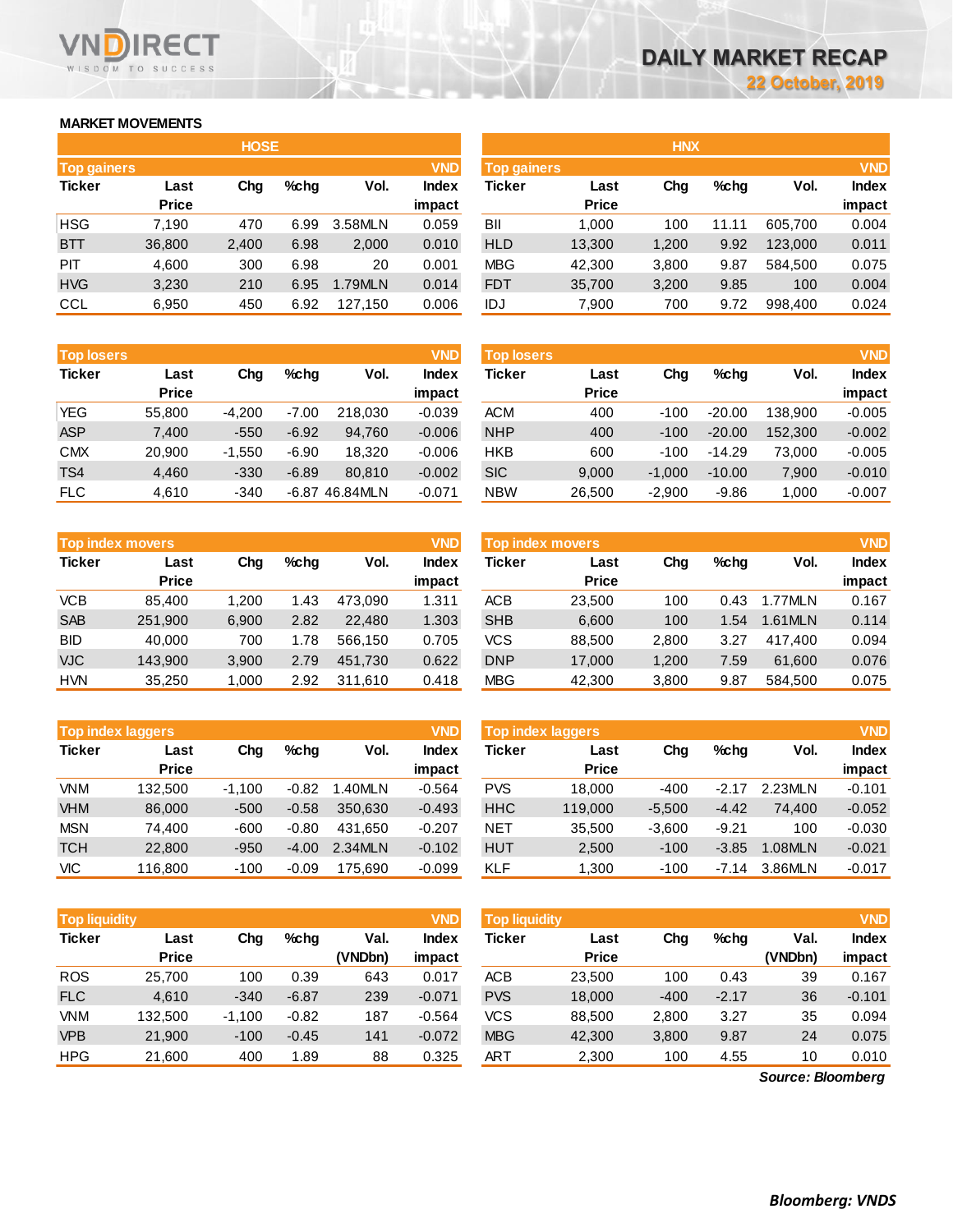## **FOREIGN ACTIVITIES**

| <b>Volume (Mn'shs)</b> | <b>HOSE</b> | <b>HNX</b> | Value (VND'bn)        | <b>HOSE</b> | <b>HNX</b> |
|------------------------|-------------|------------|-----------------------|-------------|------------|
| <b>BUY</b>             | 21.1        | 1.0        | <b>BUY</b>            | 841.2       | 8.3        |
| % of market            | 5.0%        | 3.0%       | % of market           | 10.8%       | 2.0%       |
| <b>SELL</b>            | 22.8        | 1.2        | <b>SELL</b>           | 868.4       | 33.0       |
| % of market            | 5.4%        | 3.4%       | % of market           | 11.1%       | 8.0%       |
| <b>NET BUY (SELL)</b>  | (1.7)       |            | <b>NET BUY (SELL)</b> | (27.2)      | (24.8)     |

*Source: HSX, HNX*

**Foreign net buy/sell (30 days) in VND'bn**



| <b>YTD ACCUMULATION</b><br><b>Volume (MIn'shs)</b> | <b>HOSE</b> | <b>HNX</b> | <b>Value (VND'bn)</b> | <b>HOSE</b> | <b>HNX</b>                  |
|----------------------------------------------------|-------------|------------|-----------------------|-------------|-----------------------------|
| <b>BUY</b>                                         | 2,904.5     | 192.9      | <b>BUY</b>            | 133,409.2   | 3,362.8                     |
| % of market                                        | 8.5%        | 2.9%       | % of market           | 16.9%       | 2.0%                        |
| <b>SELL</b>                                        | 3,062.9     | 239.1      | <b>SELL</b>           | 125.956.0   | 4,036.5                     |
| % of market                                        | $9.0\%$     | 3.7%       | % of market           | 16.0%       | 2.4%                        |
| <b>NET BUY (SELL)</b>                              | (158.4)     | (46.2)     | <b>NET BUY (SELL)</b> | 7,453       | (673.6)<br>Source: HSX, HNX |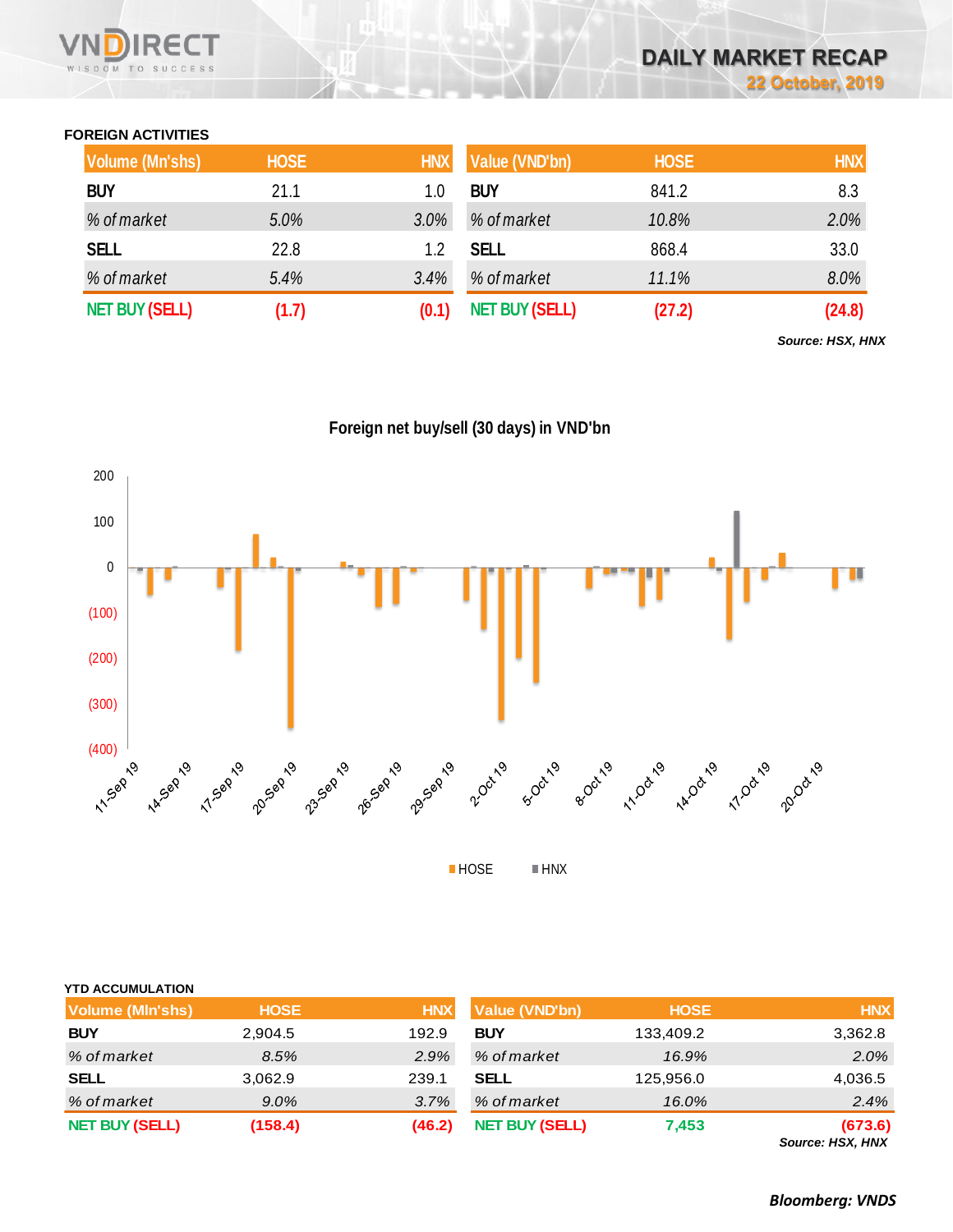#### **FOREIGN ACTIVITIES**

WISDOM TO SUCCESS

**RECT** 

**VN** 

D

|               |                               | <b>HOSE</b> |         |       |               | <b>HNX</b>                    |                      |              |         |       |              |  |
|---------------|-------------------------------|-------------|---------|-------|---------------|-------------------------------|----------------------|--------------|---------|-------|--------------|--|
|               | Top buy by foreigners (value) |             |         |       | <b>VND'bn</b> | Top buy by foreigners (value) |                      |              |         |       |              |  |
| <b>Ticker</b> | Last<br><b>Price</b>          | Chg         | %chg    | Value | <b>Index</b>  | Ticker                        | Last<br><b>Price</b> | Chg          | %chg    | Value | <b>Index</b> |  |
|               |                               |             |         |       | impact        |                               |                      |              |         |       | impact       |  |
| <b>VNM</b>    | 132,500                       | $-1,100$    | $-0.82$ | 105.9 | $-0.564$      | <b>SHB</b>                    | 6,600                | 100          | .54     | 4.8   | 0.000        |  |
| <b>VCB</b>    | 85,400                        | 1,200       | 1.43    | 57.6  | 1.311         | <b>BVS</b>                    | 10,700               | $\mathbf{0}$ | 0.00    | 0.6   | 0.000        |  |
| <b>VRE</b>    | 31,900                        | 0           | 0.00    | 55.0  | 0.000         | <b>PVS</b>                    | 18,000               | $-400$       | $-2.17$ | 0.6   | 0.000        |  |
| <b>VHM</b>    | 86,000                        | $-500$      | $-0.58$ | 41.1  | $-0.493$      | <b>TNG</b>                    | 16.100               | $-300$       | $-1.83$ | 0.6   | 0.000        |  |
| <b>ROS</b>    | 25,700                        | 100         | 0.39    | 26.5  | 0.017         | <b>VCS</b>                    | 88,500               | 2,800        | 3.27    | 0.3   | 0.000        |  |

|               | Top sell by foreigners (value) |          |         |       | <b>VND'bn</b>          | Top sell by foreigners (value) |                      |             |         |       |                 |
|---------------|--------------------------------|----------|---------|-------|------------------------|--------------------------------|----------------------|-------------|---------|-------|-----------------|
| <b>Ticker</b> | Last<br><b>Price</b>           | Chg      | $%$ chg | Value | <b>Index</b><br>impact | <b>Ticker</b>                  | Last<br><b>Price</b> | Chg         | %chg    | Value | Index<br>impact |
| VNM           | 132.500                        | $-1.100$ | $-0.82$ | 82.6  | $-0.564$               | <b>NET</b>                     | 35.500               | $-3,600$    | $-9.21$ | 22.6  | 0.000           |
| <b>VRE</b>    | 31,900                         | 0        | 0.00    | 62.9  | 0.000                  | <b>PVS</b>                     | 18,000               | $-400$      | $-2.17$ | 7.5   | 0.000           |
| <b>VHM</b>    | 86,000                         | $-500$   | $-0.58$ | 61.7  | $-0.493$               | <b>NDN</b>                     | 16.500               | 0           | 0.00    | 1.7   | 0.000           |
| <b>VCB</b>    | 85.400                         | 1,200    | 1.43    | 46.2  | 1.311                  | <b>BVS</b>                     | 10.700               | $\mathbf 0$ | 0.00    | 0.4   | 0.000           |
| <b>ROS</b>    | 25,700                         | 100      | 0.39    | 27.8  | 0.017                  | <b>NTP</b>                     | 37,600               | 500         | 1.35    | 0.4   | 0.000           |

|               | Top net buy by foreigners (value) |          |         |       | <b>VND'bn</b>   | Top net buy by foreigners (value) |                      |             |         |       | <b>VND'bn</b>          |
|---------------|-----------------------------------|----------|---------|-------|-----------------|-----------------------------------|----------------------|-------------|---------|-------|------------------------|
| <b>Ticker</b> | Last<br><b>Price</b>              | Chg      | $%$ chg | Value | Index<br>impact | Ticker                            | Last<br><b>Price</b> | Chg         | %chg    | Value | <b>Index</b><br>impact |
| <b>VNM</b>    | 132.500                           | $-1,100$ | $-0.82$ | 23.3  | $-0.564$        | <b>SHB</b>                        | 6.600                | 100         | 1.54    | 4.8   | 0.000                  |
| <b>KBC</b>    | 15.750                            | 50       | 0.32    | 18.6  | 0.007           | <b>TNG</b>                        | 16.100               | $-300$      | $-1.83$ | 0.5   | 0.000                  |
| <b>VJC</b>    | 143.900                           | 3,900    | 2.79    | 17.6  | 0.622           | <b>VCS</b>                        | 88.500               | 2,800       | 3.27    | 0.3   | 0.000                  |
| <b>VCB</b>    | 85.400                            | 1,200    | 1.43    | 11.4  | 1.311           | <b>BVS</b>                        | 10,700               | $\mathbf 0$ | 0.00    | 0.2   | 0.000                  |
| <b>HPG</b>    | 21.600                            | 400      | 89. ا   | 7.4   | 0.325           | <b>SHS</b>                        | 8.200                | 0           | 0.00    | 0.2   | 0.000                  |

|               | Top net sell by foreigners (value) |        |         |         | <b>VND'bn</b>   | <b>VND'bn</b><br>Top net sell by foreigners (value) |                      |          |         |          |                        |
|---------------|------------------------------------|--------|---------|---------|-----------------|-----------------------------------------------------|----------------------|----------|---------|----------|------------------------|
| <b>Ticker</b> | Last<br><b>Price</b>               | Chg    | $%$ chg | Value   | Index<br>impact | Ticker                                              | Last<br><b>Price</b> | Chg      | %chg    | Value    | <b>Index</b><br>impact |
| <b>VHM</b>    | 86,000                             | $-500$ | $-0.58$ | $-20.6$ | $-0.493$        | NET                                                 | 35,500               | $-3,600$ | $-9.21$ | $-22.55$ | 0.000                  |
| <b>MSN</b>    | 74,400                             | $-600$ | $-0.80$ | $-17.7$ | $-0.207$        | <b>PVS</b>                                          | 18,000               | $-400$   | $-2.17$ | $-6.92$  | 0.000                  |
| <b>POW</b>    | 3,050                              | $-100$ | $-0.76$ | $-8.6$  | $-0.069$        | <b>NDN</b>                                          | 16,500               | 0        | 0.00    | $-1.71$  | 0.000                  |
| <b>GTN</b>    | 19.800                             | $-200$ | $-1.00$ | $-8.4$  | $-0.015$        | <b>NTP</b>                                          | 37,600               | 500      | 1.35    | $-0.37$  | 0.000                  |
| <b>VRE</b>    | 31,900                             | 0      | 0.00    | $-7.9$  | 0.000           | <b>SRA</b>                                          | 9,200                | 0        | 0.00    | $-0.10$  | 0.000                  |

*22-Oct-19*

*Source: Bloomberg, HOSE, HNX*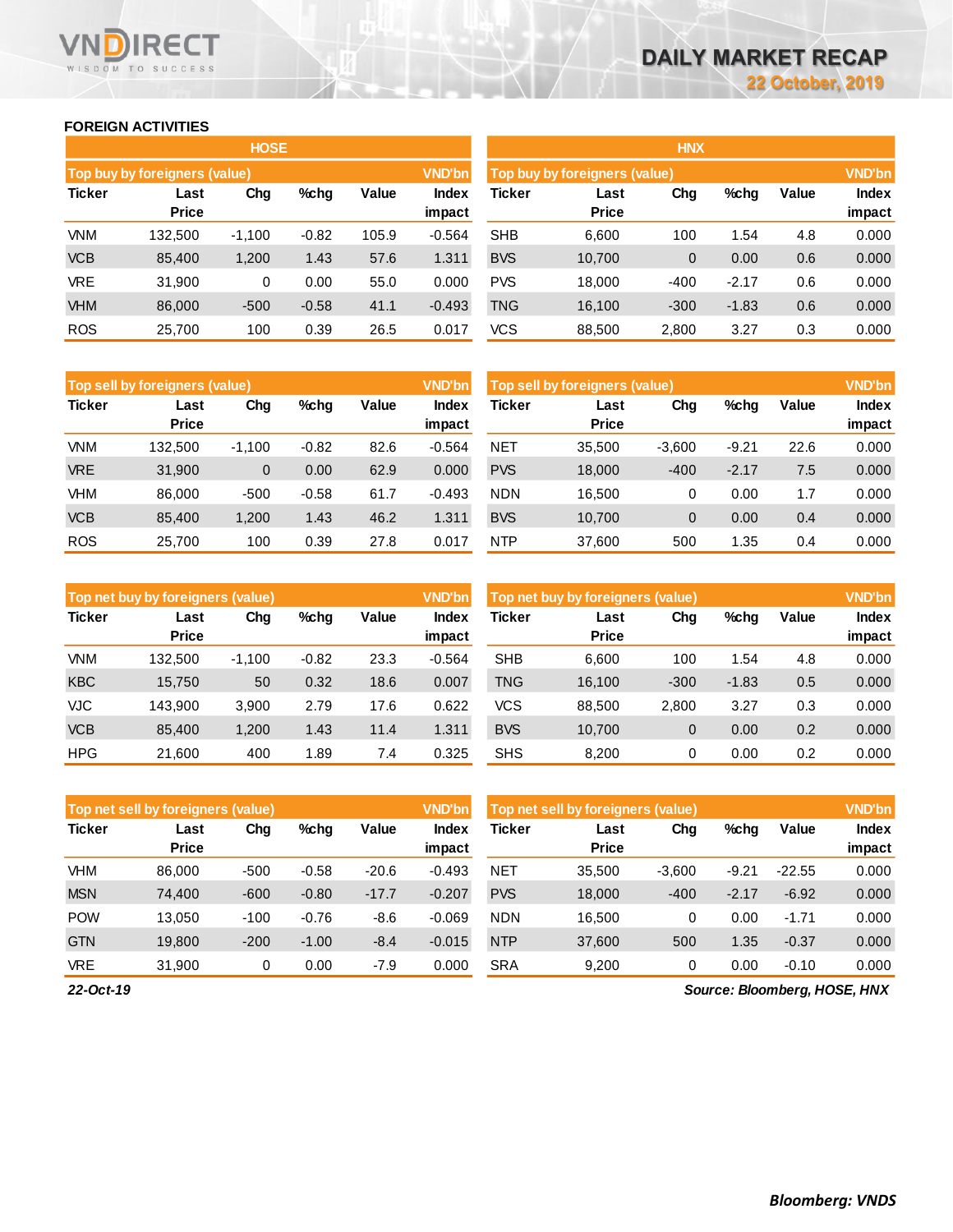**22 October, 2019**

### **TOP 60 MARKET CAP STOCKS SNAPSHOT ON HOSE**

т

|                                           |                   |               |                  |                |                 |                                        |              |              |                            |                           | <b>22 October, 2019</b> |                |               |
|-------------------------------------------|-------------------|---------------|------------------|----------------|-----------------|----------------------------------------|--------------|--------------|----------------------------|---------------------------|-------------------------|----------------|---------------|
| TOP 60 MARKET CAP STOCKS SNAPSHOT ON HOSE |                   |               |                  |                |                 |                                        |              |              |                            |                           |                         |                |               |
| No. Ticker                                | <b>Price</b>      |               | Price change (%) |                |                 | <b>Mkt. Cap Outs. Vol. Float ratio</b> |              |              | Avail. Fil Ave. daily vol. | P/E                       | P/B                     | <b>ROE</b>     | <b>ROA</b>    |
|                                           | <b>VND</b>        | 1M            | 3M               | 6M             | <b>US\$mln</b>  | <b>MIn'shs</b>                         | %            |              | $% (30 days-shs)$          | $\boldsymbol{\mathsf{x}}$ | $\pmb{\chi}$            | $\frac{9}{6}$  | $\%$          |
| 1 VIC VM                                  | 116,800           | $-2.2$        | 0.3              | 4.4            | 16,841          | 3,346                                  | 53.4         | 21.8         | 362,839                    | 71.1                      | 4.7                     | 8.3            | 1.7           |
| 2 VCB VM                                  | 85,400            | 5.4           | 8.1              | 25.8           | 13,649          | 3,709                                  | 25.2         | 6.1          | 922,194                    | 16.2                      | 3.9                     | 27.1           | 1.8           |
| 3 VHM VM<br>4 VNM VM                      | 86,000<br>132,500 | $-4.0$<br>8.5 | 1.7<br>5.6       | $-4.4$<br>2.2  | 12,413<br>9,943 | 3,350<br>1,741                         | 30.3<br>46.2 | 33.9<br>41.0 | 452,634<br>974,061         | 19.1<br>24.2              | 6.7<br>8.1              | 57.0<br>35.0   | 16.7<br>27.6  |
| 5 GAS VM                                  | 101,400           | $-1.4$        | $-3.9$           | $-6.6$         | 8,363           | 1,914                                  | 4.2          | 45.4         | 331,366                    | 17.2                      | 4.4                     | 26.9           | 17.7          |
| 6 SAB VM                                  | 251,900           | $-5.7$        | $-9.1$           | 3.7            | 6,961           | 641                                    | 10.4         | 36.6         | 13,521                     | 37.4                      | 9.2                     | 27.1           | 19.5          |
| 7 BID VM                                  | 40,000            | 0.0           | 11.9             | 17.0           | 5,893           | 3,419                                  | 4.4          | 26.6         | 1,182,183                  | 19.1                      | 2.5                     | 13.7           | 0.5           |
| 8 MSN VM                                  | 74,400            | $-7.2$        | $-6.1$           | $-15.4$        | 3,748           | 1,169                                  | 25.8         | 8.7          | 462,424                    | 22.5                      | 2.8                     | 15.6           | $5.7\,$       |
| 9 TCB VM                                  | 24,000            | 3.7           | 14.0             | 1.1            | 3,616           | 3,497                                  | 79.7         | 0.0          | 2,285,512                  | 9.5                       | 1.5                     | 17.0           | 2.7           |
| 10 CTG VM                                 | 21,600            | 2.4           | 0.0              | 5.4            | 3,466           | 3,723                                  | 35.5         | 0.0          | 2,941,643                  | 14.7                      | 1.1                     | 7.8            | 0.5           |
| 11 VJC VM                                 | 143,900           | 4.3           | 9.0              | 25.2           | 3,248           | 524                                    | 51.5         | 10.2         | 628,876                    | 14.6                      | 5.6                     | 43.3           | 15.1          |
| 12 VREVM                                  | 31,900            | $-6.0$        | $-13.1$          | $-5.8$         | 3,201           | 2,329                                  | 100.0        | 17.6         | 2,646,953                  | 30.9                      | 2.6                     | 8.8            | 6.3           |
| 13 PLX VM                                 | 57,500            | $-6.0$        | $-10.4$          | $-5.0$         | 2,951           | 1,191                                  | 8.9          | 6.7          | 353,044                    | 17.2                      | 3.4                     | 20.1           | 6.2           |
| 14 HPG VM                                 | 21,600            | $-4.6$        | 4.1              | $-11.8$        | 2,570           | 2,761                                  | 52.1         | 11.5         | 3,966,320                  | 7.8                       | 1.4                     | 19.9           | 10.3          |
| 15 NVL VM<br>16 MWG VM                    | 60,500            | $-1.8$        | 5.0              | 5.6            | 2,426           | 930<br>443                             | 31.5<br>89.6 | 31.1<br>0.0  | 385,323                    | 16.9                      | 2.8<br>5.2              | 17.8<br>38.6   | 5.0<br>12.1   |
| 17 VPB VM                                 | 123,100<br>21,900 | $-2.7$<br>2.3 | 15.6<br>14.7     | 48.3<br>13.2   | 2,349<br>2,318  | 2,457                                  | 69.2         | 0.0          | 686,246<br>3,720,353       | 15.6<br>6.6               | 1.3                     | 22.7           | 2.5           |
| 18 MBB VM                                 | 22,850            | 3.6           | 11.2             | 15.3           | 2,247           | 2,282                                  | 77.3         | 0.0          | 4,750,979                  | 7.7                       | 1.5                     | 21.7           | 1.9           |
| 19 HVN VM                                 | 35,250            | 5.7           | $-16.1$          | <b>N/A</b>     | 2,154           | 1,418                                  | 2.7          | 20.1         | 458,085                    | 20.2                      | 2.8                     | 13.4           | 2.7           |
| 20 BVHVM                                  | 70,500            | $-2.1$        | $-17.8$          | $-21.9$        | 2,129           | 701                                    | 27.9         | 23.7         | 202,430                    | 46.8                      | 3.2                     | 6.8            | 0.9           |
| 21 FPT VM                                 | 56,300            | $-3.3$        | 16.4             | 29.3           | 1,646           | 678                                    | 76.4         | 0.0          | 1,708,271                  | 12.9                      | 2.9                     | 23.4           | 10.4          |
| 22 POW VM                                 | 13,050            | 4.0           | $-6.8$           | $-8.4$         | 1,317           | 2,342                                  | 87.9         | 34.7         | 1,527,083                  | 15.9                      | 1.2                     | 7.8            | 3.2           |
| 23 HDB VM                                 | 27,950            | 6.1           | 7.1              | $-0.5$         | 1,182           | 981                                    | 72.6         | 6.2          | 1,770,379                  | 9.6                       | 1.8                     | 19.1           | 1.4           |
| 24 EIB VM                                 | 16,600            | $-1.2$        | $-7.8$           | $-4.6$         | 879             | 1,229                                  | 94.0         | 0.0          | 65,276                     | 38.2                      | 1.3                     | 3.5            | 0.3           |
| 25 STB VM                                 | 11,000            | 6.3           | $-4.3$           | $-4.8$         | 855             | 1,804                                  | 96.2         | 11.0         | 4,196,089                  | 7.1                       | 0.8                     | 11.1           | 0.7           |
| 26 TPB VM                                 | 22,350            | 0.0           | $-2.8$           | 2.8            | 796             | 827                                    | 69.8         | 0.0          | 291,784                    | 7.7                       | 1.6                     | 21.8           | 1.7           |
| 27 PNJ VM                                 | 83,000            | $-1.0$        | 7.8              | 12.4           | 796             | 223                                    | 73.1         | 0.0          | 472,805                    | 17.2                      | 4.5                     | 28.6           | 16.3          |
| 28 BHN VM                                 | 75,500            | $-4.2$        | $-18.7$          | $-5.7$         | 754             | 232                                    | 0.9          | 31.4         | 5,551                      | 34.5                      | 3.8                     | 11.7           | 5.5           |
| 29 HNG VM                                 | 15,550            | $-4.6$        | $-13.6$          | 1.3            | 743             | 1,109                                  | 36.7         | 48.5         | 469,828                    | <b>N/A</b>                | 1.4                     | $-13.9$        | $-4.8$        |
| 30 ROS VM<br>31 KDH VM                    | 25,700<br>25,800  | $-4.1$<br>2.8 | $-6.5$<br>15.7   | $-17.1$<br>6.5 | 629<br>605      | 568<br>544                             | 27.0<br>80.9 | 45.6<br>3.0  | 19,034,660<br>410,946      | 71.6<br>17.4              | 2.5<br>2.0              | 3.5<br>11.9    | 1.9<br>7.9    |
| 32 DHG VM                                 | 94,000            | 3.1           | $-7.7$           | $-16.4$        | 530             | 131                                    | 5.6          | 45.7         | 8,970                      | 20.7                      | 3.9                     | 19.4           | 15.8          |
| 33 REE VM                                 | 36,050            | $-7.1$        | 9.7              | 16.3           | 482             | 310                                    | 84.9         | 0.0          | 1,108,588                  | 6.9                       | 1.2                     | 18.1           | 10.1          |
| 34 SBT VM                                 | 18,350            | 2.2           | 10.5             | 0.5            | 464             | 587                                    | 20.1         | 94.1         | 1,318,184                  | 41.3                      | 1.7                     | 3.9            | 1.6           |
| 35 SSIVM                                  | 20,900            | $-2.6$        | $-16.6$          | $-17.1$        | 458             | 508                                    | 83.3         | 43.1         | 2,116,699                  | 12.0                      | 1.1                     | 10.9           | 4.2           |
| 36 GEX VM                                 | 20,800            | $-8.0$        | 11.3             | 7.3            | 438             | 488                                    | 78.0         | 32.5         | 480,912                    | 9.2                       | 1.7                     | 19.1           | 6.1           |
| 37 PDR VM                                 | 26,150            | 0.6           | 0.6              | 15.7           | 369             | 328                                    | 37.2         | 42.8         | 709,119                    | 12.3                      | 2.2                     | 20.1           | 5.9           |
| 38 VGC VM                                 | 18,900            | $-3.3$        | $-6.4$           | <b>N/A</b>     | 365             | 448                                    | 18.6         | 35.5         | 312,282                    | 14.2                      | 1.3                     | 9.1            | 3.4           |
| 39 DXG VM                                 | 15,800            | -6.5          | 6.3              | $-8.0$         | 359             | 520                                    | 77.7         | 4.2          | 2,113,959                  | 4.9                       | 1.0                     | 25.9           | 8.5           |
| 40 PHR VM                                 | 59,900            |               | $10.3 - 11.3$    | 23.5           | 350             | 135                                    | 33.0         | 42.2         | 504,869                    | 9.4                       | 2.6                     | 28.8           | 16.2          |
| 41 SCS VM                                 | 160,900           | $-2.7$        | 2.7              | 1.3            | 349             | 50                                     | 99.1         | 28.1         | 14,631                     | 20.9                      | 9.9                     | 46.6           | 42.4          |
| 42 TCH VM                                 | 22,800            | $-5.2$        | 7.3              | 8.1            | 347             | 353                                    | 50.0         | 42.1         | 1,592,336                  | 30.3                      | 1.8                     | 5.9            | 4.4           |
| 43 LGC VM<br>44 PPC VM                    | 41,700<br>25,050  | 6.8<br>0.2    | 20.9<br>$-8.9$   | 70.2<br>$-3.7$ | 347<br>346      | 193<br>321                             | 0.6<br>24.6  | 4.0<br>33.4  | 55<br>303,304              | 27.2<br>8.1               | 2.8<br>1.4              | 10.9<br>17.2   | 2.9           |
| 45 GMD VM                                 | 26,700            | $-2.7$        | 0.4              | 4.9            | 342             | 297                                    | 82.2         | 0.0          | 426,534                    | 14.1                      | 1.3                     | 9.4            | 13.2<br>6.1   |
| 46 KBC VM                                 | 15,750            | 5.0           | 1.0              | 10.9           | 319             | 470                                    | 71.4         | 23.2         | 1,440,738                  | 8.5                       | 0.8                     | 9.7            | 5.3           |
| 47 VHC VM                                 | 77,900            | $-2.0$        | $-13.9$          | $-14.9$        | 310             | 92                                     | 37.6         | 65.9         | 150,306                    | 5.2                       | 1.5                     | 32.2           | 22.2          |
| 48 NLG VM                                 | 28,200            | 0.5           | 4.0              | 7.8            | 303             | 250                                    | 62.0         | 0.0          | 570,908                    | 13.5                      | $1.5$                   | 11.7           | 5.5           |
| 49 PVD VM                                 | 16,300            | $-10.4$       | $-2.0$           | $-6.1$         | 296             | 421                                    | 49.5         | 26.3         | 2,004,372                  | 13.3                      | 0.5                     | 4.0            | 2.5           |
| 50 HCM VM                                 | 22,100            | $-5.6$        | $-3.3$           | $-9.1$         | 291             | 306                                    | 57.3         | 43.8         | 1,133,671                  | 17.2                      | 1.6                     | 10.2           | 6.2           |
| 51 NT2 VM                                 | 23,300            | $-1.3$        | $-10.9$          | $-12.4$        | 289             | 288                                    | 32.3         | 29.3         | 401,619                    | 8.6                       | 1.6                     | 20.0           | 9.7           |
| 52 VPI VM                                 | 41,450            | 0.1           | 1.5              | $-0.8$         | 286             | 160                                    | 100.0        | 41.8         | 297,441                    | 15.7                      | 3.0                     | 20.6           | 8.1           |
| 53 CTD VM                                 | 82,800            | $-15.6$       | $-26.1$          | $-30.7$        | 272             | 76                                     | 67.4         | 0.3          | 37,092                     | 8.4                       | 0.8                     | 9.3            | 5.3           |
| 54 HT1 VM                                 | 16,050            | 2.9           | $-0.9$           | $-0.6$         | 264             | 382                                    | 99.9         | 42.9         | 128,226                    | 8.4                       | 1.1                     | 13.8           | 6.9           |
| 55 CII VM                                 | 24,400            | 20.2          | 10.9             | 4.9            | 261             | 248                                    | 86.2         | 18.0         | 797,823                    | 63.1                      | 1.2                     | 1.9            | 0.4           |
| 56 GEG VM                                 | 28,000            | 0.0           | <b>N/A</b>       | <b>N/A</b>     | 246             | 204                                    | 58.4         | 13.0         | 368,097                    | 26.0                      | 2.5                     | 7.8            | 4.8           |
| 57 VCIVM                                  | 34,400            | $-1.7$        | 1.8              | $-3.6$         | 244             | 164                                    | 66.0         | 61.7         | 32,423                     | 6.8                       | 1.5                     | 24.7           | 12.7          |
| 58 DPM VM<br>59 HPX VM                    | 14,100<br>26,500  | 6.0           | $-6.9$           | $-17.3$        | 238<br>228      | 391<br>200                             | 36.7         | 29.9<br>35.2 | 441,550<br>371,704         | 21.7                      | 0.7                     | 5.0            | 3.5           |
| 60 GTN VM                                 | 19,800            | 0.8<br>3.7    | $-0.9$<br>12.2   | 1.9<br>16.5    | 213             | 250                                    | 90.3<br>31.9 | 97.1         | 264,912                    | 11.8<br><b>N/A</b>        | 2.1<br>1.9              | 19.3<br>$-0.4$ | 6.4<br>$-0.2$ |
|                                           |                   |               |                  |                |                 |                                        |              |              | <b>Source: Bloomberg</b>   |                           |                         | <b>22 Oct</b>  |               |